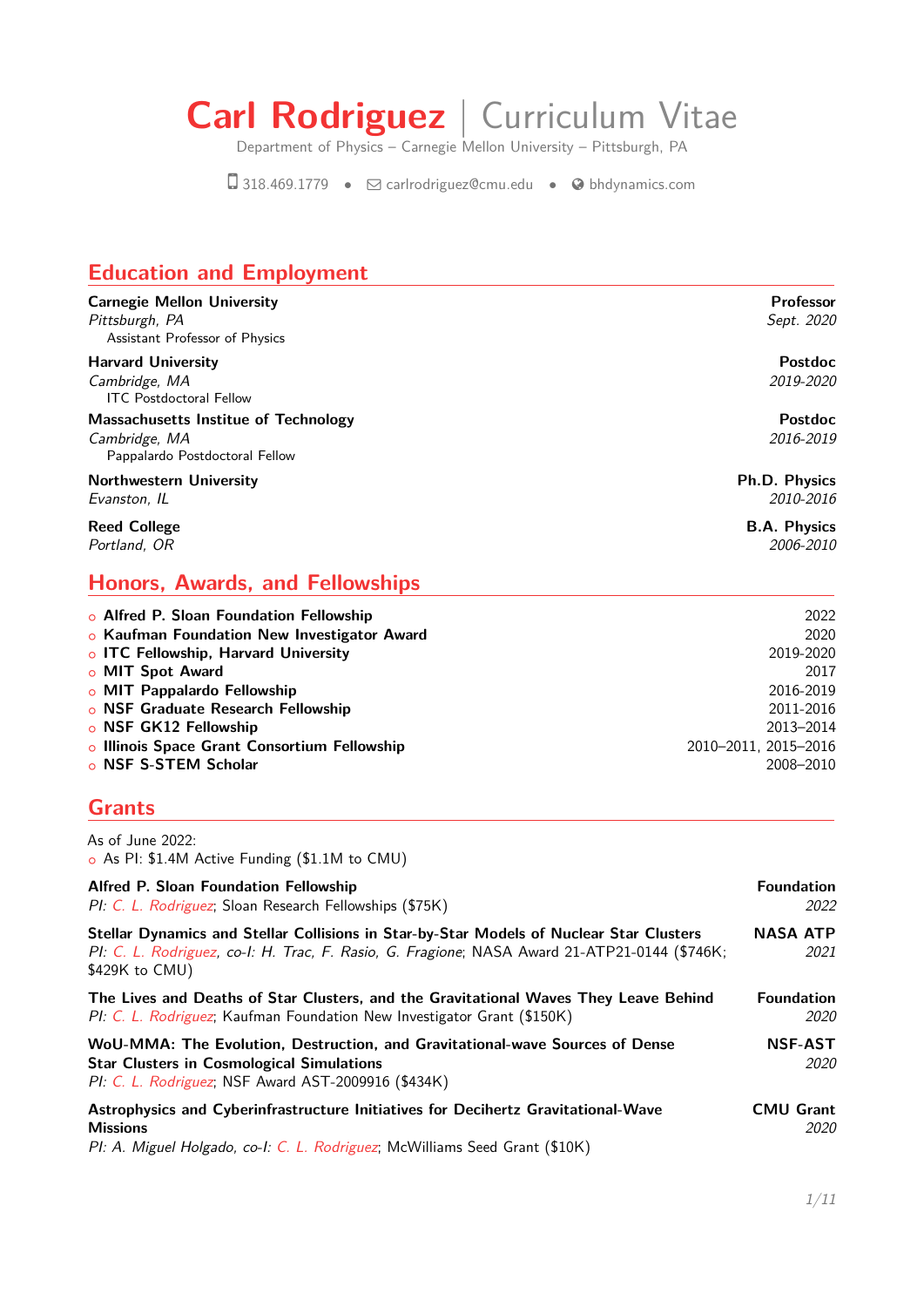| Modeling Dense Star Clusters and their Gravitational-wave Sources from<br><b>Cosmological Simulations</b><br>PI: C. L. Rodriguez, Co-I: Astrid Lamberts, Mike Grudić; 1.1M CPU Hours (\$20K Value)                                                                                                 | <b>XSEDE</b><br>2018 |
|----------------------------------------------------------------------------------------------------------------------------------------------------------------------------------------------------------------------------------------------------------------------------------------------------|----------------------|
| <b>Publications (with links)</b>                                                                                                                                                                                                                                                                   |                      |
| A complete list of publications can also be found at the NASA ADS service here or on Google Scholar (which includes<br>LIGO Collaboration Papers) here.                                                                                                                                            |                      |
|                                                                                                                                                                                                                                                                                                    |                      |
| As of June 2022:<br>$\circ$ All Publications (excluding LIGO collaboration papers) - 5137 citations, h-index of 40<br>$\circ$ Major Contributor/PI Publications - 3225 citations                                                                                                                   |                      |
|                                                                                                                                                                                                                                                                                                    |                      |
| Post-Newtonian Dynamics in Dense Star Clusters: Highly-Eccentric, Highly-Spinning, and<br><b>Repeated Binary Black Hole Mergers</b><br>[200 Citations]<br>C. L. Rodriguez, P. Amaro-Seoane, S. Chatterjee, F. Rasio; Phys. Rev. Lett, 120, 151101<br>- Articles in Boston Globe, MIT News (Links), | <b>PRL</b><br>2018   |
| Illuminating Black Hole Binary Formation Channels with Spins in Advanced LIGO<br>[199 Citations]<br>C. L. Rodriguez, M. Zevin, C. Pankow, V. Kalogera, F. Rasio; Astrophys. J. Lett., 832, L2                                                                                                      | ApJL<br>2016         |
| Binary Black Hole Mergers from Globular Clusters: Masses, Merger Rates, and the<br><b>Impact of Stellar Evolution</b><br>[388 Citations]<br>C. L. Rodriguez, S. Chatterjee, F. Rasio; Phys. Rev. D, 93, 084029                                                                                     | <b>PRD</b><br>2016   |
| Binary Black Hole Mergers from Globular Clusters: Implications for Advanced LIGO<br>[280 Citations]<br>C. L. Rodriguez, M. Morscher, B. Pattabiraman, S. Chatterjee, C.J. Haster, and F. Rasio; Phys. Rev.<br>Lett. 115, 051101<br>- Synopsis by APS in Physics (Link)                             | <b>PRL</b><br>2015   |
| The Dynamical Evolution of Stellar Black Holes in Globular Clusters<br>[188 Citations]<br>M. Morscher, B. Pattabiraman, C. L. Rodriguez, F. Rasio, S. Umbreit; Astrophys. J., 800, 1, 21                                                                                                           | ApJ<br>2015          |
| Papers as Major Contributor or Primary Advisor                                                                                                                                                                                                                                                     |                      |
| Great Balls of FIRE II: The evolution and destruction of star clusters across cosmic time<br>in a Milky Way-mass galaxy<br>C. L. Rodriguez, Z. Hafen, Grudić, A. Lamberts, K. Sharma, C.A. Faucher-Giguère, A. Wetzel;<br>MNRAS (Submitted)                                                        | 2022                 |
| Great Balls of FIRE I: The formation of star clusters across cosmic time in a Milky Way-mass<br>galaxy<br>M. Grudić, Z. Hafen, C. L. Rodriguez, D. Guszejnov, A. Lamberts, A. Wetzel, M. Boylan-Kolchin,<br>C.A. Faucher-Giguère; MNRAS (Submitted)                                                | 2022                 |
| Modeling Dense Star Clusters in the Milky Way and Beyond with the Cluster Monte Carlo<br>Code<br>C. L. Rodriguez, N. Weatherford, S. Coughlin, P. Amaro-Seoane, K. Breivik, S. Chatterjee, G. Fragione,<br>F. Kıroğlu, K. Kremer, N. Rui, S. Ye, M. Zevin, F. Rasio; Astrophys. J. Supp. 258, 22   | ApJS<br>2022         |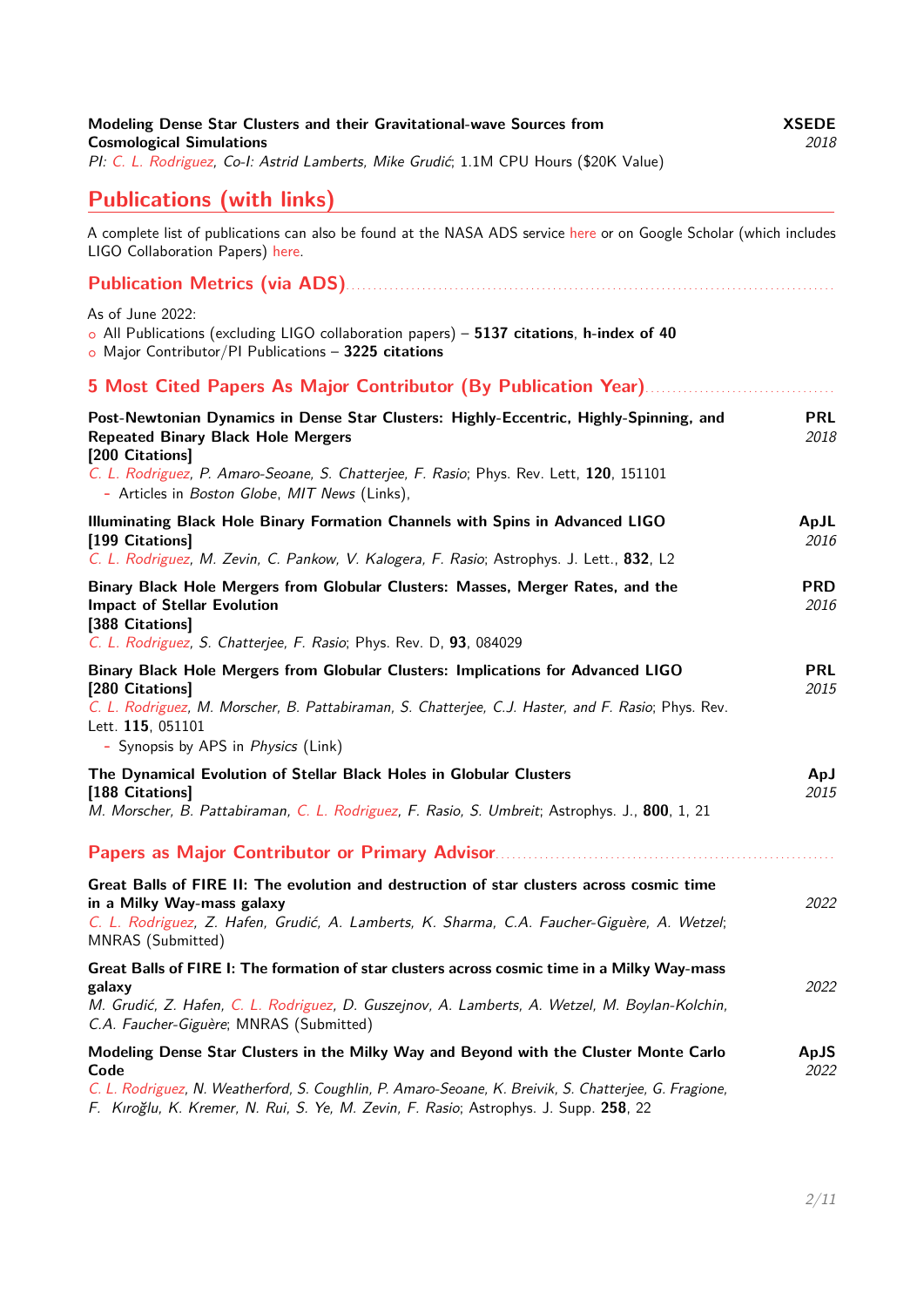| Compact Object Modeling in the Globular Cluster 47 Tucanae<br>S. Ye, K. Kremer, C. L. Rodriguez, N. Rui, N. Weatherford, S. Chatterjee, G. Fragione, F. Rasio;<br>Astrophys. J., 931, 2, 84                                                                     | ApJ<br>2022                  |
|-----------------------------------------------------------------------------------------------------------------------------------------------------------------------------------------------------------------------------------------------------------------|------------------------------|
| On the Mass Ratio Distribution of Black Hole Mergers in Triple Systems<br>M. Martinez, C. L. Rodriguez, G. Fragione; Astrophys. J. (submitted)                                                                                                                  | 2021                         |
| The Observed Rate of Binary Black Hole Mergers can be Entirely Explained by                                                                                                                                                                                     | <b>RNAAS</b>                 |
| <b>Globular Clusters</b>                                                                                                                                                                                                                                        | 2021                         |
| C. L. Rodriguez, K. Kremer, S. Chatterjee, G. Fragione, A. Loeb, F. Rasio, N. Weatherford, S. Ye;<br>Research Notes AAS, 5, 19                                                                                                                                  |                              |
| <b>Fast Multipole Methods for Simulating Collisional Star Systems</b>                                                                                                                                                                                           | ApJ                          |
| D. Mukherjee, Q. Zhu, H. Trac, C. L. Rodriguez; Astrophys. J., 916, 9                                                                                                                                                                                           | 2021                         |
| Dynamical Formation Scenarios for GW190521 and Prospects for Decihertz<br>Gravitational-Wave Astronomy with GW190521-Like Binaries<br>A. M. Holgado, A. Ortega, C. L. Rodriguez; Astrophys. J. Lett, 909, L24                                                   | ApJL<br>2021                 |
| Relativistic Three-body Effects in Hierarchical Triples                                                                                                                                                                                                         | <b>PRD</b>                   |
| H. Lim, C. L. Rodriguez; Phys. Rev. D 102, 064033                                                                                                                                                                                                               | 2020                         |
| GW190412 as a Third-Generation Black Hole Merger from a Super Star Cluster<br>C. L. Rodriguez, K. Kremer, M. Grudic̀, Z. Hafen, S. Chatterjee, G. Fragione, A. Lamberts,<br>M. Martinez, F. Rasio, N. Weatherford, S. Ye; Astrophys. J. Lett., 896, L10         | ApJL<br>2020                 |
| Black Holes: The Next Generation - Repeated Mergers in Dense Star Clusters and<br>their Gravitational-Wave Properties<br>C. L. Rodriguez, M. Zevin, P. Amaro-Seoane, S. Chatterjee, K. Kremer, F. Rasio, S. Ye; Phys. Rev. D,<br>100, 043027                    | <b>PRD</b><br>2019           |
| Post-Newtonian Dynamics in Dense Star Clusters: Binary Black Holes in the LISA Band<br>K. Kremer, C. L. Rodriguez, P. Amaro-Seoane, K. Breivik, S. Chatterjee, M. Katz, S. Larson, F.<br>Rasio, J. Samsing, S. Ye, M. Zevin; Phys. Rev. D , 99, 063003          | <b>PRD</b><br>2019           |
| Eccentric Black Hole Mergers in Dense Star Clusters: The Role of Binary-Binary Encounters                                                                                                                                                                       | ApJ                          |
| M. Zevin, J. Samsing, C. L. Rodriguez, C. Haster, E. Ramirez-Ruiz; Astrophys. J., 871, 1                                                                                                                                                                        | 2018                         |
| Post-Newtonian Dynamics in Dense Star Clusters: Formation, Masses, and Merger Rates<br>of Highly-Eccentric Black Hole Mergers<br>C. L. Rodriguez, P. Amaro-Seoane, S. Chatterjee, K. Kremer, F. Rasio, J. Samsing, S. Ye, M. Zevin;<br>Phys. Rev. D, 98, 123005 | <b>PRD</b><br>2018           |
| Redshift Evolution of the Black Hole Merger Rate From Globular Clusters                                                                                                                                                                                         | ApJL                         |
| C. L. Rodriguez, A. Loeb; Astrophys. J., 865, L5                                                                                                                                                                                                                | 2018                         |
| A Triple Origin for the Heavy and Low-Spin Binary Black Holes Detected by LIGO/Virgo                                                                                                                                                                            | ApJ                          |
| C. L. Rodriguez, F. Antonini; Astrophys. J., 963, 1, 7                                                                                                                                                                                                          | 2018                         |
| Precessional Dynamics of Black Hole Triples: Binary Mergers with near-zero Effective Spin                                                                                                                                                                       | <b>MNRASL</b>                |
| F. Antonini, C. L. Rodriguez, C. Petrovich, C. Fischer; Mon. Not. R. Astron. Soc. Lett., 480, 1, L58                                                                                                                                                            | <i>2018</i>                  |
| A New Hybrid Technique for Modeling Dense Star Clusters<br>C. L. Rodriguez, B. Pattabiraman, S. Chatterjee, M. Morscher, F. Rasio, A. Choudhary, W-K. Liao;<br>Computational Astrophysics and Cosmology, 5, 1                                                   | <b>CompAC</b><br><i>2018</i> |
| Binary Black Holes in Dense Star Clusters: Exploring the Theoretical Uncertainties                                                                                                                                                                              | ApJ                          |
| S. Chatterjee, C. L. Rodriguez, F. Rasio; Astrophys. J., 834, 1, 68                                                                                                                                                                                             | 2017                         |
| <b>Dynamical Formation of Low-mass Merging Black Hole Binaries like GW151226</b>                                                                                                                                                                                | ApJL                         |
| S. Chatterjee, C. L. Rodriguez, V. Kalogera, F. Rasio; ApJL, 836, L26                                                                                                                                                                                           | 2017                         |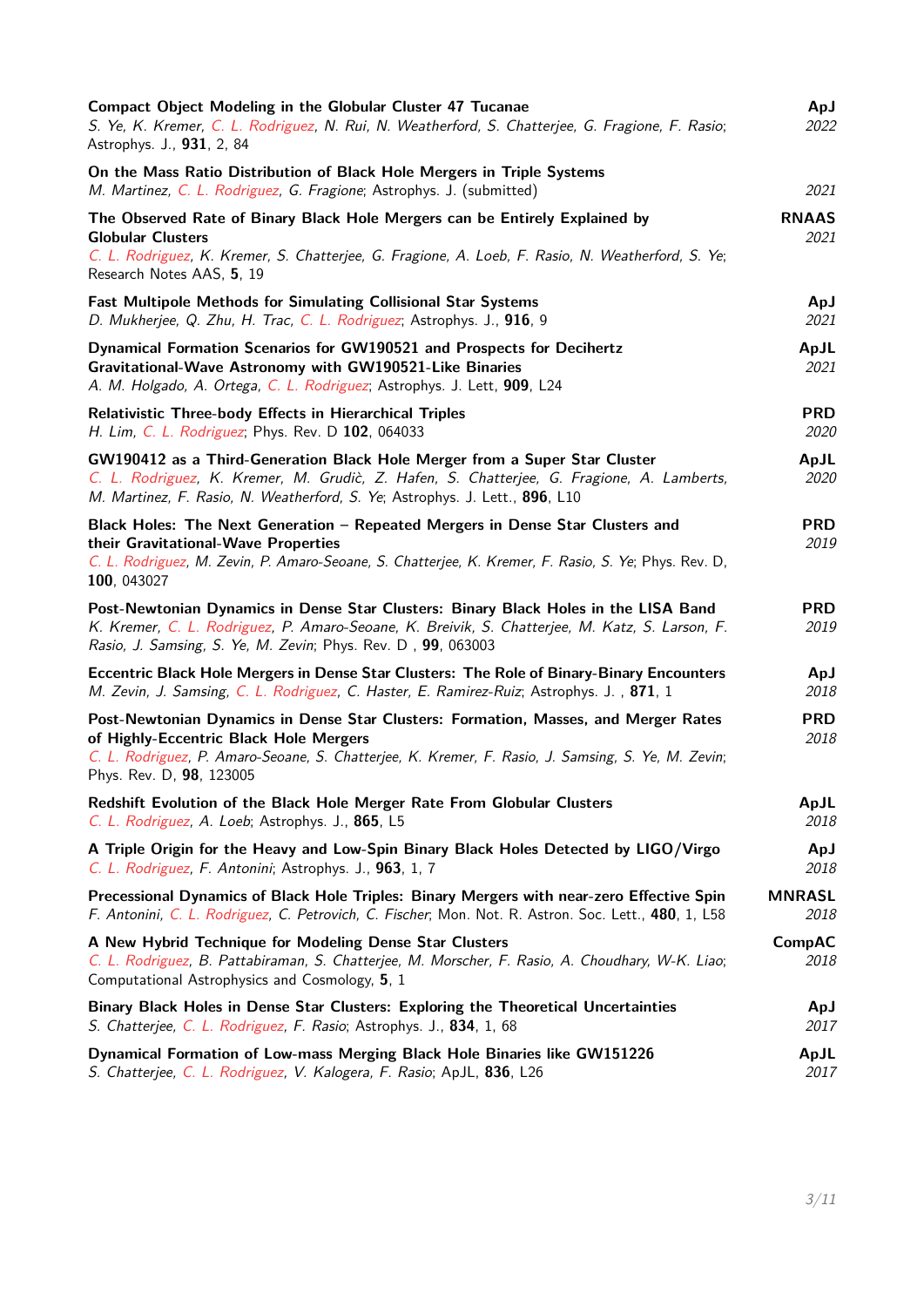| Constraining Formation Models of Binary Black Hole Formation with Gravitational-Wave<br><b>Observations</b>                                                                                                                                          | ApJ                  |
|------------------------------------------------------------------------------------------------------------------------------------------------------------------------------------------------------------------------------------------------------|----------------------|
| M. Zevin, C. Pankow, C. L. Rodriguez, L. Sampson, E. Chase, V. Kalogera, F. Rasio; Astrophys. J.,<br><b>846, 82Z</b>                                                                                                                                 | 2017                 |
| Black Hole Mergers and Blue Stragglers from Hierarchical Triples Formed in<br><b>Globular Clusters</b><br>F. Antonini, S. Chatterjee, C. L. Rodriguez, M. Morscher, B. Pattabiraman, V. Kalogera, F. Rasio;<br>Astrophys. J., 816, 2, 65             | ApJ<br>2016          |
| Distinguishing Between Formation Channels for Binary Black Holes with LISA<br>K. Breivik, C. L. Rodriguez, S. Larson, V. Kalogera, F. Rasio; Astrophys. J. Lett., 830, L18                                                                           | ApJL<br>2016         |
| Million-Body Star Cluster Simulations: Comparisons between Monte Carlo and Direct<br>$N$ -body<br>C. L. Rodriguez, M. Morscher, L. Wang, S. Chatterjee, F. Rasio, R. Spurzem; Mon. Not. R. As-<br>tron. Soc. 463, 2109                               | <b>MNRAS</b><br>2016 |
| Basic Parameter Estimation of Binary Neutron Star Systems by the Advanced LIGO/Virgo<br><b>Network</b><br>C. L. Rodriguez, B. Farr, V. Raymond, W. Farr, T. Littenberg, D. Fazi, V. Kalogera; Astrophys. J.,<br>785, 2, 119                          | ApJ<br>2014          |
| Inadequacies of the Fisher Information Matrix in gravitational-wave parameter Estimation<br>C. L. Rodriguez, B. Farr, W. Farr, I. Mandel; Phys. Rev. D, 88, 8, 084013                                                                                | <b>PRD</b><br>2013   |
| Verifying the no-hair property of massive compact objects with intermediate-mass-<br>ratio inspirals in advanced gravitational-wave detectors<br>C. L. Rodriguez, I. Mandel, J. Gair; Phys. Rev. D, 85, 6, 062002<br>- Synopsis in Astrobites (Link) | <b>PRD</b><br>2012   |
|                                                                                                                                                                                                                                                      |                      |
| White Dwarf Subsystems in Core-Collapsed Globular Clusters<br>K. Kremer, N. Rui, N. Weatherford, S. Chatterjee G. Fragione, F. Rasio, S. Ye C. L. Rodriguez;<br>Astrophys. J., 917, 28                                                               | ApJ<br>2021          |
| <b>Matching Globular Cluster Models to Observations</b><br>N. Rui, K. Kremer, N. Weatherford, S. Chatterjee, F. Rasio, C. L. Rodriguez, S. Ye; Astrophys. J., 912,<br>2                                                                              | ApJ<br>2021          |
| No Black Holes in NGC 6397<br>N. Rui, N. Weatherford, K. Kremer, S. Chatterjee G. Fragione, F. Rasio, S. Ye C. L. Rodriguez;<br>Research Notes AAS, 5, 47                                                                                            | <b>RNAAS</b><br>2021 |
| Black Hole Mergers from Star Clusters with Top-heavy Initial Mass Functions<br>N. Weatherford, G. Fragione, K. Kremer, S. Chatterjee, S. Ye, C. L. Rodriguez, F. Rasio; Astro-<br>phys. J. Lett., 907, 25                                            | ApJL<br>2021         |
| Probing Multiple Populations of Compact binaries with Third-generation Gravitational-wave<br><b>Detectors</b><br>S. Vitale, W. Farr, K. Ng, C. L. Rodriguez; Astrophys. J. Lett., 913, L5                                                            | ApJL<br>2021         |
| One Channel to Rule Them All? Constraining the Origins of Binary Black Holes using                                                                                                                                                                   | ApJ                  |
| <b>Multiple Formation Pathways</b><br>M. Zevin, S. Bavera, C. Berry, V. Kalogera, T. Fragos, P. Marchant, C. L. Rodriguez, F. Antonini,<br>D. Holz, C. Pankow; Astrophys. J., 910, 152                                                               | 2021                 |
| Intermediate-mass Black Holes from High Massive-star Binary Fractions in Young<br><b>Star Clusters</b><br>E. González, K. Kremer, S. Chatterjee, G. Fragione, C. L. Rodriguez, N. Weatherford, S. Ye, F. Rasio;<br>Astrophys. J. Lett, 908, 29       | ApJL<br>2021         |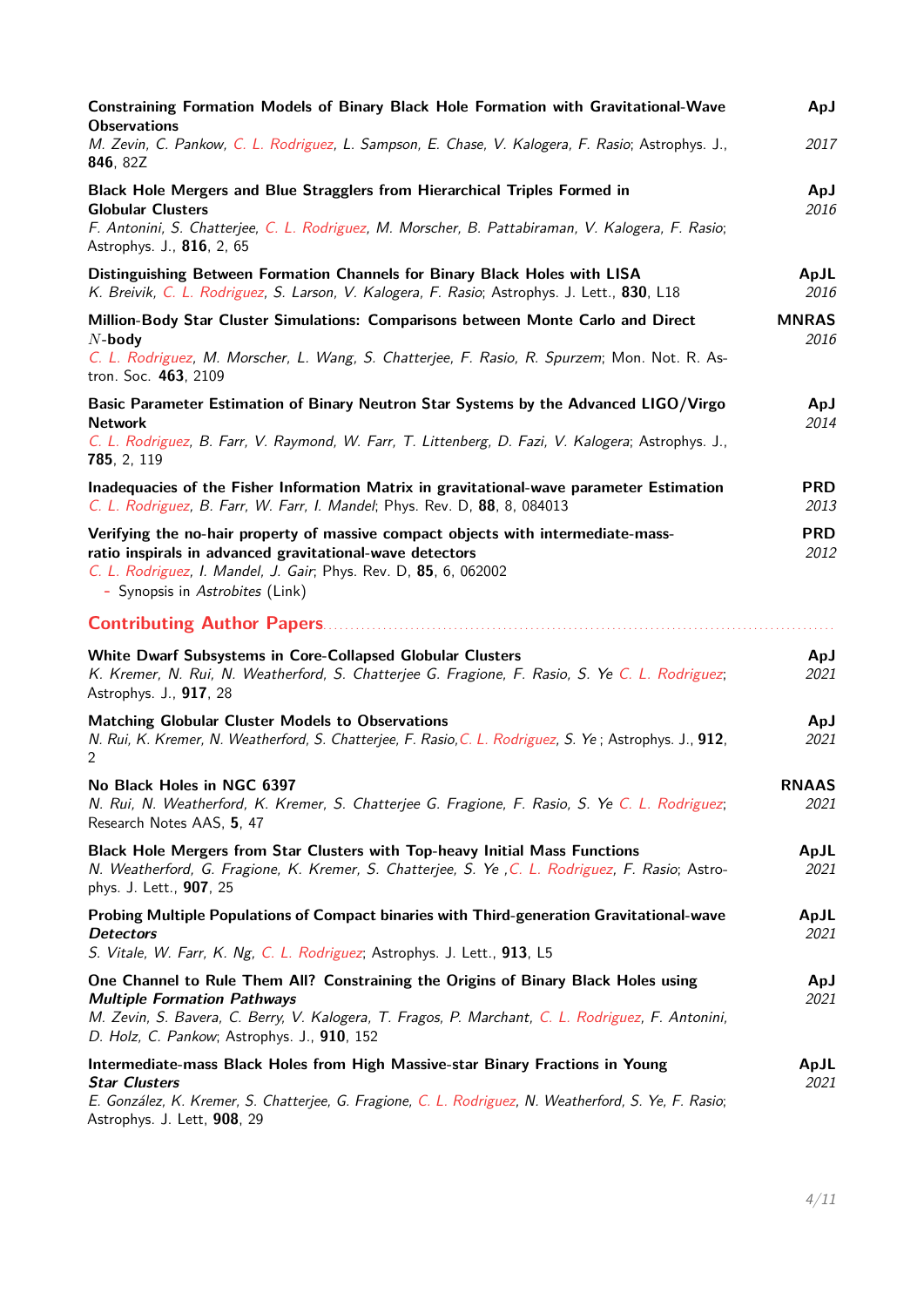| Black Hole Mergers from Hierarchical Triples in Dense Star Clusters<br>M. Martinez, G. Fragione, K. Kremer, S. Chatterjee, C. L. Rodriguez, J. Samsing, S. Ye, N. Weath-<br>erford, M. Zevin, S. Naoz, F. Rasio; Astrophys. J., 903, 67                                                                                                                                                                                                                                                                                 | ApJ<br>2020        |
|-------------------------------------------------------------------------------------------------------------------------------------------------------------------------------------------------------------------------------------------------------------------------------------------------------------------------------------------------------------------------------------------------------------------------------------------------------------------------------------------------------------------------|--------------------|
| Modeling Dense Star Clusters in the Milky Way and Beyond with the CMC Cluster Catalog<br>K. Kremer, S. Ye, N. Rui, N. Weatherford, S. Chatterjee, G. Fragione, C. L. Rodriguez, M. Spera,<br>F. Rasio; Astrophys. J. Supp., 247, 48                                                                                                                                                                                                                                                                                     | ApJS<br>2021       |
| Populating the Upper Black Hole Mass Gap through Stellar Collisions in Young Star Clusters<br>K. Kremer, M. Spera, D. Becker, S. Chatterjee, U. N. Di Carlo, G. Fragione, C. L. Rodriguez, F. Rasio,<br>N. Weatherford, S. Ye; Astrophys. J., 903, 45                                                                                                                                                                                                                                                                   | ApJ<br>2020        |
| Measuring the Star Formation Rate with Gravitational Waves from Binary Black Holes<br>S. Vitale, W. Farr, K. Ng, C. L. Rodriguez; Astrophys. J. Lett., 886, 1                                                                                                                                                                                                                                                                                                                                                           | ApJL<br>2018       |
| On the Rate of Neutron Star Binary Mergers from Globular Clusters<br>C. Ye, W.-F. Fong, K. Kremer, C. L. Rodriguez, S. Chatterjee, G. Fragione, F. Rasio; Astro-<br>phys. J. Lett., 888, 10                                                                                                                                                                                                                                                                                                                             | ApJL<br>2020       |
| Single-single gravitational-wave captures in globular clusters: Eccentric deci-Hertz<br>sources observable by DECIGO and Tian-Qin<br>J. Samsing, D. D'Orazio, K. Kremer, C. L. Rodriguez, A, Askar; Phys. Rev. D 101, 123010                                                                                                                                                                                                                                                                                            | <b>PRD</b><br>2019 |
| <b>COSMIC Variance in Binary Population Synthesis</b><br>K. Breivik, S. Coughlin, M. Zevin, C. L. Rodriguez, K. Kremer, C. Ye, J. Andrews, M. Kurkowski,<br>M. Digman, S. Larson, F. Rasio; Astrophys. J. 898,71                                                                                                                                                                                                                                                                                                        | ApJ<br>2019        |
| Millisecond Pulsars and Black Holes in Globular Clusters<br>C. Ye, K. Kremer, S. Chatterjee, C. L. Rodriguez, F. Rasio; Astrophys. J., 877, 122                                                                                                                                                                                                                                                                                                                                                                         | ApJ<br>2019        |
| The fate of binaries in the Galactic Center: The Mundane and the Exotic<br>S. Alexander, S. Naoz, A. Ghez, M. Morris, A. Ciurlo, T. Do, K. Breivik, S. Coughlin, C. L. Rodriguez;<br>Astrophys. J., 878, 58S                                                                                                                                                                                                                                                                                                            | ApJ<br>2019        |
| Predicting Stellar-mass Black Hole Populations in Globular Clusters<br>N. Weatherford, S. Chatterjee, C. L. Rodriguez, F. Rasio; Astrophys. J., 864, 13                                                                                                                                                                                                                                                                                                                                                                 | ApJ<br>2018        |
| How initial size governs core collapse in globular clusters<br>K. Kremer, S. Chatterjee, C. Ye, C. L. Rodriguez, F. Rasio; Astrophys. J., 871, 38                                                                                                                                                                                                                                                                                                                                                                       | ApJ<br>2018        |
| <b>LISA Sources in Milky Way Globular Clusters</b><br>K. Kremer, S. Chatterjee, K. Breivik, C. L. Rodriguez, S. Larson, F. Rasio; PRL, 120, 19                                                                                                                                                                                                                                                                                                                                                                          | <b>PRL</b><br>2018 |
| How Black Holes Shape Globular Clusters: Modeling NGC 3201<br>K. Kremer, C. Ye, S. Chatterjee, C. L. Rodriguez, F. Rasio; Astrophys. J. Lett., 855, 15                                                                                                                                                                                                                                                                                                                                                                  | ApJL<br>2018       |
| <b>Accreting Black Hole Binaries in Globular Clusters</b><br>K. Kremer, S. Chatterjee, C. L. Rodriguez, F. Rasio; Astrophys. J., 852, 29                                                                                                                                                                                                                                                                                                                                                                                | ApJ<br>2017        |
| Parameter estimation for compact binaries with ground-based gravitational-wave<br>observations using the LALInference software library<br>J. Veitch, V. Raymond, B. Farr, W. Farr, P. Graff, S. Vitale, B. Aylott, K. Blackburn, N. Christensen,<br>M. Coughlin, W. Del Pozzo, F. Feroz, J. Gair, C.J. Haster, V. Kalogera, T. Littenberg, I. Mandel, R.<br>O'Shaughnessy, M. Pitkin, C. L. Rodriguez, C. Röver, T. Sidery, R. Smith, M. Van Der Sluys, A.<br>Vecchio, W. Vousden, L. Wade; Phys. Rev. D, 91, 4, 042003 | <b>PRD</b><br>2015 |
| <b>Comparison of Gravitational Wave Detector Network Sky Localization Approximations</b><br>K. Grover, S. Fairhurst, B. Farr, I. Mandel, C. L. Rodriguez, T. Sidery, A. Vecchio; Phys. Rev. D,<br>89, 4, 042004                                                                                                                                                                                                                                                                                                         | <b>PRD</b><br>2014 |
| Estimating Parameters of Coalescing Compact Binaries with proposed Advanced Detector<br><b>Networks</b><br>J. Veitch, I. Mandel, B. Aylott, B. Farr, V. Raymond, C. L. Rodriguez, M. van der Sluys, V. Kalogera,<br>A. Vecchio; Phys. Rev. D 85, 104045                                                                                                                                                                                                                                                                 | <b>PRD</b><br>2012 |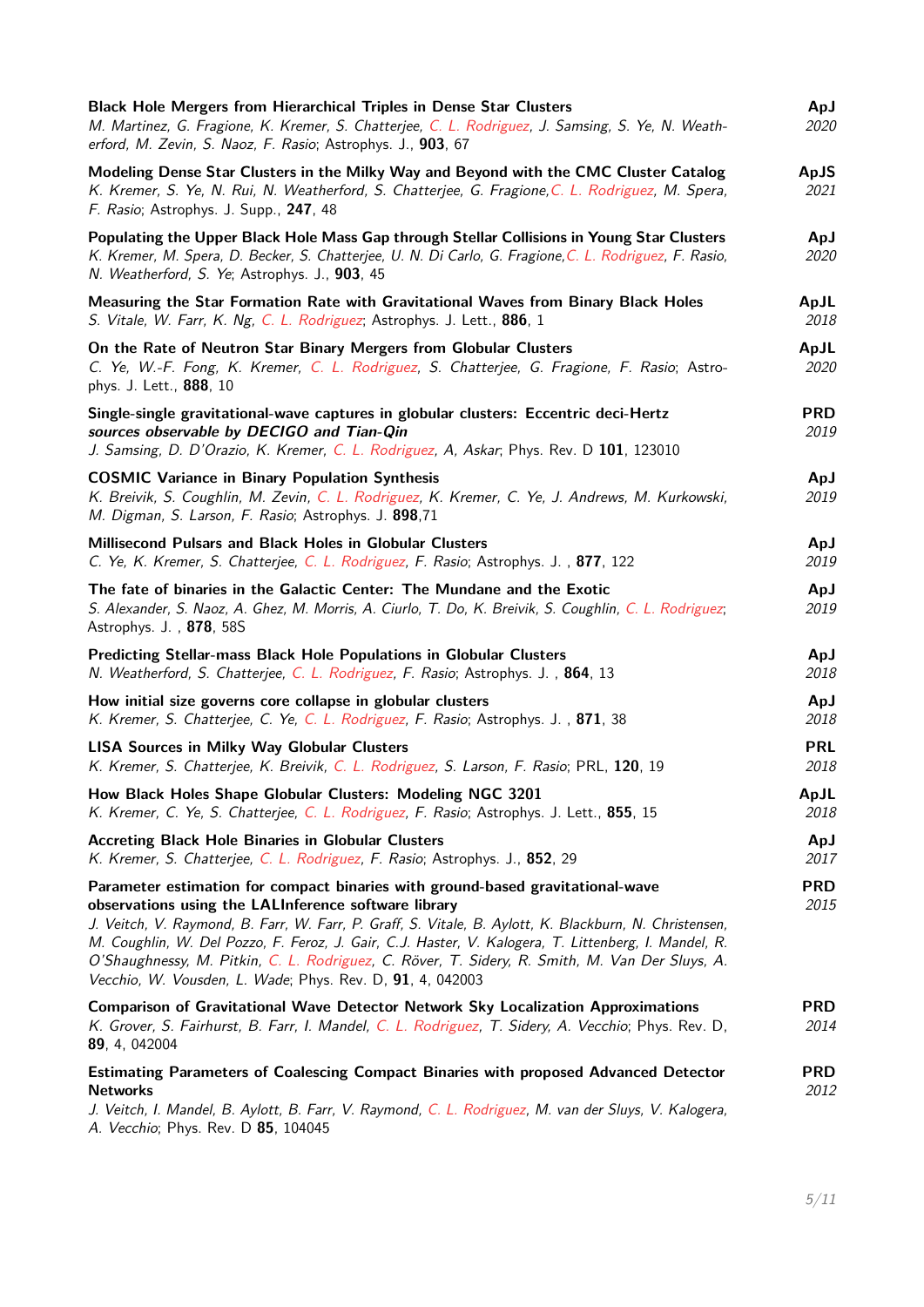| Mock data challenge for the Einstein Gravitational-Wave Telescope                               | <b>PRD</b> |
|-------------------------------------------------------------------------------------------------|------------|
| T. Regimbau, T. Dent, W. Del Pozzo, S. Giampanis, T.G.F. Li, C. Robinson, C. Van Den Broeck, D. | 2012       |
| Meacher, C. L. Rodriguez, B.S. Sathyaprakash, K. Wójcik; Phys. Rev. D 86, 122001                |            |

#### Collaboration Papers. . . . . . . . . . . . . . . . . . . . . . . . . . . . . . . . . . . . . . . . . . . . . . . . . . . . . . . . . . . . . . . . . . . . . . . . . . . . . . . . . . . . . . . . . . . . . . . . . . . . . . . . . . . . .

#### **Coauthor on 23 Collaboration Papers as Member of LIGO Scientific Collaboration**

Click (Here) [for Full List of Citations](http://adsabs.harvard.edu/cgi-bin/nph-abs_connect?db_key=AST&db_key=PRE&qform=AST&arxiv_sel=astro-ph&arxiv_sel=cond-mat&arxiv_sel=cs&arxiv_sel=gr-qc&arxiv_sel=hep-ex&arxiv_sel=hep-lat&arxiv_sel=hep-ph&arxiv_sel=hep-th&arxiv_sel=math&arxiv_sel=math-ph&arxiv_sel=nlin&arxiv_sel=nucl-ex&arxiv_sel=nucl-th&arxiv_sel=physics&arxiv_sel=quant-ph&arxiv_sel=q-bio&sim_query=YES&ned_query=YES&adsobj_query=YES&aut_logic=AND&obj_logic=OR&author=rodriguez%2C+c%0D%0Aabbott%2C+B&object=&start_mon=&start_year=2011&end_mon=&end_year=2015&ttl_logic=OR&title=&txt_logic=OR&text=&nr_to_return=200&start_nr=1&jou_pick=ALL&ref_stems=&data_and=ALL&group_and=ALL&start_entry_day=&start_entry_mon=&start_entry_year=&end_entry_day=&end_entry_mon=&end_entry_year=&min_score=&sort=SCORE&data_type=SHORT&aut_syn=YES&ttl_syn=YES&txt_syn=YES&aut_wt=1.0&obj_wt=1.0&ttl_wt=0.3&txt_wt=3.0&aut_wgt=YES&obj_wgt=YES&ttl_wgt=YES&txt_wgt=YES&ttl_sco=YES&txt_sco=YES&version=1) 2011-2015

- **-** Characterization of the LIGO detectors during their sixth science run
- **-** Searching for stochastic gravitational waves using data from the two colocated LIGO Hanford detectors
- **-** Constraints on Cosmic Strings from the LIGO-Virgo Gravitational-Wave Detectors
- **-** Application of a Hough search for continuous gravitational waves on data from the fifth LIGO science run
- **-** Gravitational Waves from Known Pulsars: Results from the Initial Detector Era
- **-** First Searches for Optical Counterparts to Gravitational-wave Candidate Events
- **-** Search for long-lived gravitational-wave transients coincident with long gamma-ray bursts
- **-** Directed search for continuous gravitational waves from the Galactic center
- **-** Parameter estimation for compact binary coalescence signals with the first generation gravitational-wave detector network
- **-** A first search for coincident gravitational waves and high energy neutrinos using LIGO, Virgo and ANTARES data from 2007
- **-** Einstein@Home all-sky search for periodic gravitational waves in LIGO S5 data
- **-** Search for gravitational waves from binary black hole inspiral, merger, and ringdown in LIGO-Virgo data from 2009-2010
- **-** Swift Follow-up Observations of Candidate Gravitational-wave Transient Events
- **-** Search for Gravitational Waves Associated with Gamma-Ray Bursts during LIGO Science Run 6 and Virgo Science Runs 2 and 3
- **-** The characterization of Virgo data and its impact on gravitational-wave searches
- **-** All-sky search for gravitational-wave bursts in the second joint LIGO-Virgo run
- **-** Upper limits on a stochastic gravitational-wave background using LIGO and Virgo interferometers at 600-1000 Hz
- **-** Search for gravitational waves from intermediate mass binary black holes
- **-** First low-latency LIGO+Virgo search for binary inspirals and their electromagnetic counterparts
- **-** Search for gravitational waves from low mass compact binary coalescence in LIGO's sixth science run and Virgo's science runs 2 and 3
- **-** Implementation and testing of the first prompt search for gravitational wave transients with electromagnetic counterparts
- **-** All-sky search for periodic gravitational waves in the full S5 LIGO data
- **-** A gravitational wave observatory operating beyond the quantum shot-noise limit

### **Postdocs Mentored**

| Miguel Holgado                                                                                      | <b>Postdoc Fellow</b>            |
|-----------------------------------------------------------------------------------------------------|----------------------------------|
| McWilliams Fellow; Carnegie Mellon                                                                  | 2020-Present                     |
| Ugo di Carlo                                                                                        | <b>Associate</b>                 |
| NSF Supported Postdoc; Carnegie Mellon                                                              | 2021-Present                     |
| Poojan Agrawal<br>Kaufman Foundation Supported Postdoc; Carnegie Mellon<br><b>Graduate Students</b> | <b>Associate</b><br>2021-Present |
| <b>Tomás Cabrera</b>                                                                                | <b>Grad Student</b>              |
| Primary Advisor - Hypervelocity stars from clusters, nuclear star clusters; Carnegie Mellon         | 2020-Present                     |
| Kuldeep Sharma                                                                                      | <b>Grad Student</b>              |
| Primary Advisor - Clusters in cosmological simulations; runaway stellar mergers; Carnegie Mellon    | 2020-Present                     |
| Diptajyoti Mukherjee                                                                                | <b>Grad Student</b>              |

Co-advising with Hy Trac – Fast multipole methods for *N*-body problems; Carnegie Mellon 2020-Present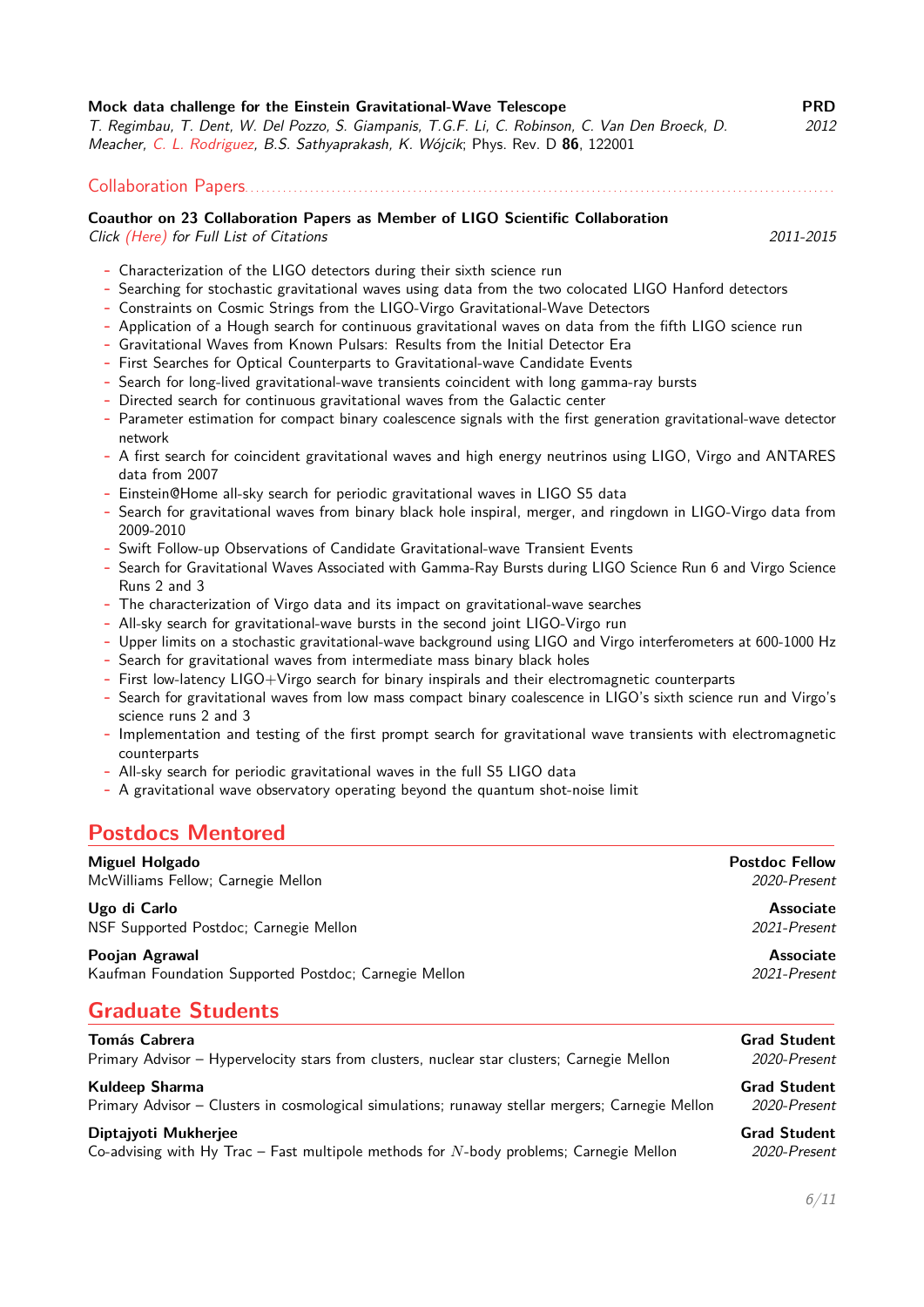| <b>Gina Chen</b>                                                                                   | <b>Grad Student</b>   |
|----------------------------------------------------------------------------------------------------|-----------------------|
| Co-advising with Tiziana Di Matteo - Gravitational waves in cosmology simulations; Carnegie Mellon | 2021-Present          |
| <b>Miguel Martinez</b>                                                                             | <b>Grad Student</b>   |
| Primary Advisor for Project - Stellar Triples and gravitational waves; Northwestern University     | 2020-2021             |
| <b>Halston Lim</b>                                                                                 | <b>Grad Student</b>   |
| Primary Advisor for Project - Post-Newtonian dynamics in black hole triples; MIT                   | <i>2018-2020</i>      |
| <b>Michael Zevin</b>                                                                               | <b>Grad Student</b>   |
| Co-advised on Project - Post-Newtoin effects in binary-binary encounters; KSPI Summer Program      | 2017-2018             |
| <b>Undergraduate Students</b>                                                                      |                       |
| $C$ huisteak $C$ effud                                                                             | <b>Lladaugusdusts</b> |

| <b>Christoph Gaffud</b>                                                                                                                                                                                                            | Undergraduate                |
|------------------------------------------------------------------------------------------------------------------------------------------------------------------------------------------------------------------------------------|------------------------------|
| New Techniques for $N$ -body Integrations; Carnegie Mellon                                                                                                                                                                         | Spring 2022                  |
| Jason DiMasi                                                                                                                                                                                                                       | Undergraduate                |
| Clusters Spiraling into the Galactic Center; Carnegie Mellon                                                                                                                                                                       | Spring 2022                  |
| <b>Jason Weng</b>                                                                                                                                                                                                                  | Undergraduate                |
| Three-body Binary Formation in Star Clusters; Carnegie Mellon                                                                                                                                                                      | Fall 2021                    |
| <b>Emily Sespico</b>                                                                                                                                                                                                               | Undergraduate                |
| Compact-object Populations in the Galactic Center; Carnegie Mellon                                                                                                                                                                 | Fall 2021                    |
| <b>Kevin Quigley</b>                                                                                                                                                                                                               | Undergraduate                |
| Machine Learning for Gravitational-wave Populations; Carnegie Mellon                                                                                                                                                               | Summer 2021                  |
| <b>Alexis Ortega</b><br>Gravitational-wave Captures in Dense Stellar Environments; Carnegie Mellon<br>Now in Physics PhD Program at Brown University                                                                               | Undergraduate<br>2020-2021   |
| <b>Sofi Martinez Fortis</b>                                                                                                                                                                                                        | Undergraduate                |
| Numerical Integrators for the Gravitational N-body problem; University of Pittsburgh                                                                                                                                               | 2021                         |
| <b>Caitlin Fischer</b>                                                                                                                                                                                                             | Undergraduate                |
| Spinning Black Hole Triples; MIT Undergraduate Research Opportunities Program                                                                                                                                                      | 2017-2018                    |
| Joshua Fuhrman                                                                                                                                                                                                                     | Undergraduate                |
| Merging Binary Black Holes in Open Clusters; Northwestern REU                                                                                                                                                                      | 2016                         |
| <b>Teaching</b>                                                                                                                                                                                                                    |                              |
| 33-121 Physics I for Science Students<br>Instructor of Record; Carnegie Mellon University, Pittsburgh, PA<br>Intro Physics for Non-majors                                                                                          | Lecturer<br>Spring 2022      |
| 33-331 Physical Mechanics<br>Instructor of Record; Carnegie Mellon University, Pittsburgh, PA<br>Upper Divisional Classical Mechanics for Undergraduate Majors                                                                     | Lecturer<br>Fall 2020, 2021  |
| <b>General Relativity</b>                                                                                                                                                                                                          | Lecture/TA                   |
| Guest Lecturer and TA; Northwestern University, Evanston, IL                                                                                                                                                                       | 2015                         |
| <b>GK12 Fellowship</b><br>Reach for the Stars; Highland Park, IL<br>Co-taught weekly in math department of Highland Park High School<br>Developed mathematics lessons, visualizations, and applets for high-school students (Link) | <b>Teaching</b><br>2013-2014 |
| Einstein and the 20th Century                                                                                                                                                                                                      | Lecture/TA                   |

Guest Lecturer and TA; Northwestern University, Evanston, IL 2013

# **Invited Talks/Seminars**

| Penn State Astrophysics Colloquium | Colloauium |
|------------------------------------|------------|
| State College, PA (Remote)         | 2022       |

**Colloquium**<br>
2022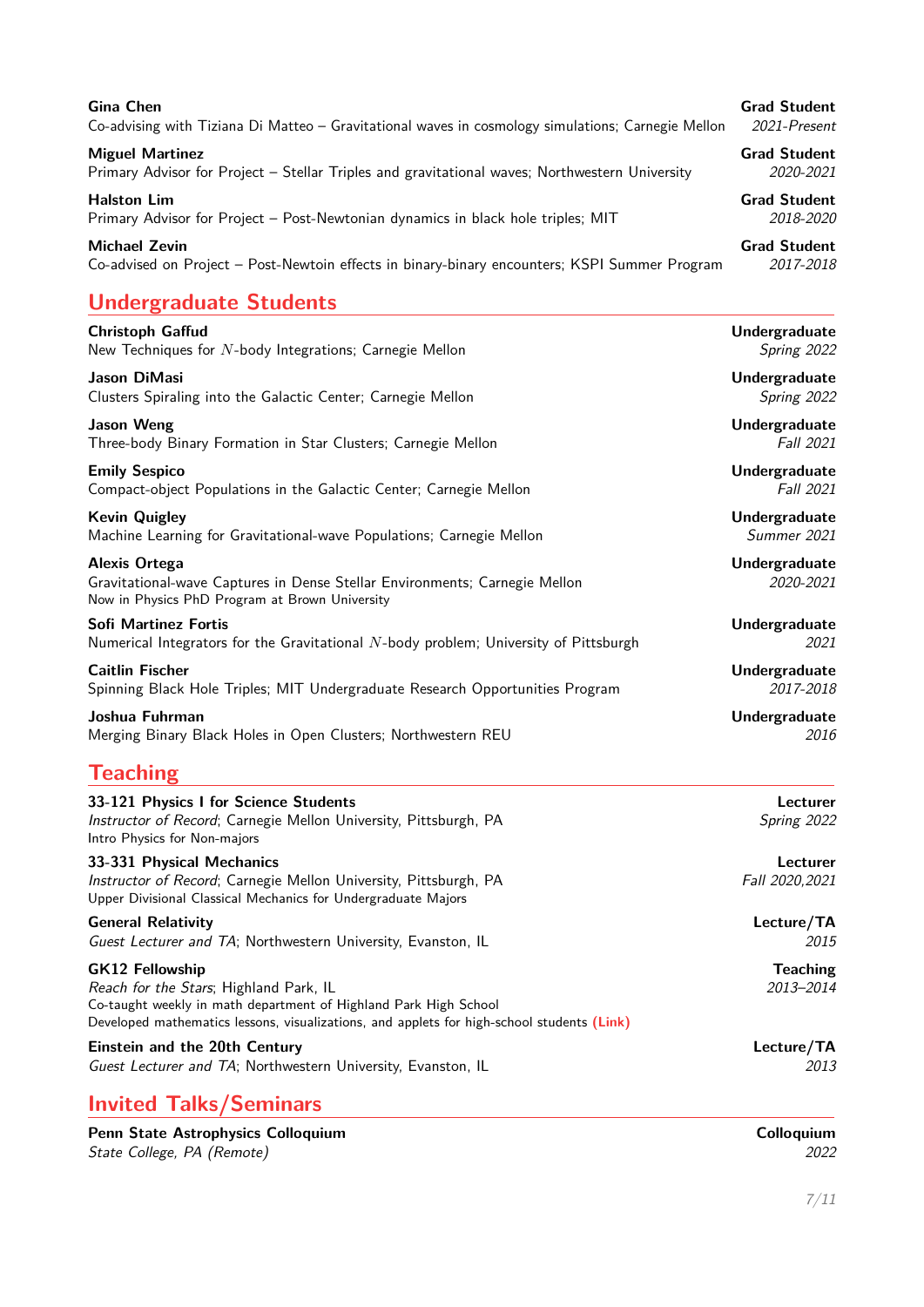| <b>AAS Division of Dynamical Astronomy</b>                                         | <b>Invited Talk</b> |
|------------------------------------------------------------------------------------|---------------------|
| Remote Conference; Dynamical Formation of LIGO's Binary Black Hole Mergers         | <i>2021</i>         |
| <b>APS April Meeting</b>                                                           | <b>Invited Talk</b> |
| Remote Conference; Merger Rates of Binary Black Holes across Cosmic Space and Time | 2021                |
| California State University, Long Beach Physics Colloquium                         | Colloquium          |
| Long Beach, CA (remote)                                                            | 2021                |
| University of Texas, Dallas Physics Colloquium                                     | Colloquium          |
| Dallas, TX (remote)                                                                | 2021                |
| Michigan State University Physics Colloquium                                       | Colloquium          |
| Lansing, MI (remote)                                                               | 2021                |
| Astrophysics Seminar, University of British Columbia                               | <b>Seminar</b>      |
| Vancouver, Canada (remote)                                                         | 2021                |
| Theory Seminar, University of Alberta                                              | <b>Seminar</b>      |
| Alberta, ON (remote)                                                               | 2021                |
| Astrophysics Seminar, University of Pennsylvania                                   | <b>Seminar</b>      |
| Philidelphia, PA (remote)                                                          | 2021                |
| <b>Astronomy Seminar, Tel Aviv University</b>                                      | <b>Seminar</b>      |
| Tel Aviv, Israel (remote)                                                          | 2020                |
| Astronomy Seminar, University of Wisconsin, Milwaukee                              | <b>Seminar</b>      |
| Milwaukee, WI (remote)                                                             | 2020                |
| <b>Astronomy Colloquium, Oregon State University</b>                               | Colloquium          |
| Corvalis, OR (remote)                                                              | 2020                |
| <b>Astronomy Colloquium, Carnegie Observatories</b>                                | Colloquium          |
| Pasadena, CA (remote)                                                              | 2020                |
| <b>Astronomy Colloquium, UC Berkeley</b>                                           | Colloquium          |
| Berkeley, CA (remote)                                                              | 2020                |
| ITC Colloquium, Center for Astrophysics   Harvard and Smithsonian                  | Colloquium          |
| Cambridge, MA (remote)                                                             | <i>2020</i>         |
| YITP Black Holes and Neutron Stars with Gravitational Waves                        | <b>Invited Talk</b> |
| Kyoto, Japan                                                                       | 2019                |
| KITP Merging Visions: Exploring Compact-Object Binaries with Gravity and Light     | <b>Invited Talk</b> |
| Santa Barbara, CO                                                                  | 2019                |
| University of Colorado Astronomy and Planetary Science Colloquium                  | Colloquium          |
| Boulder, CO                                                                        | 2019                |
| <b>UCLA Astrophysics Colloquium</b>                                                | Colloquium          |
| Los Angeles, CA                                                                    | <i>2019</i>         |
| <b>Vanderbilt Physics Colloquium</b>                                               | Colloquium          |
| Nashville, TN                                                                      | 2019                |
| <b>Syracuse Physics Colloquium</b>                                                 | Colloquium          |
| Syracuse, NY                                                                       | <i>2019</i>         |
| <b>Carnegie Mellon Astrophysics Colloquium</b>                                     | Colloquium          |
| Pittsburgh, PA                                                                     | <i>2019</i>         |
| <b>UIUC Gravitation Seminar</b>                                                    | <b>Seminar</b>      |
| Urbana-Champaign, IL                                                               | 2019                |
| <b>UIUC Astronomy Colloquium</b>                                                   | Colloquium          |
| Urbana-Champaign, IL                                                               | 2018                |
| Perimeter Institute Strong Gravity Seminar                                         | <b>Seminar</b>      |
| Waterloo, Canada                                                                   | 2018                |
| <b>Stanford KIPAC Cosmology Seminar</b>                                            | <b>Seminar</b>      |
| Palo Alto, CA                                                                      | 2018                |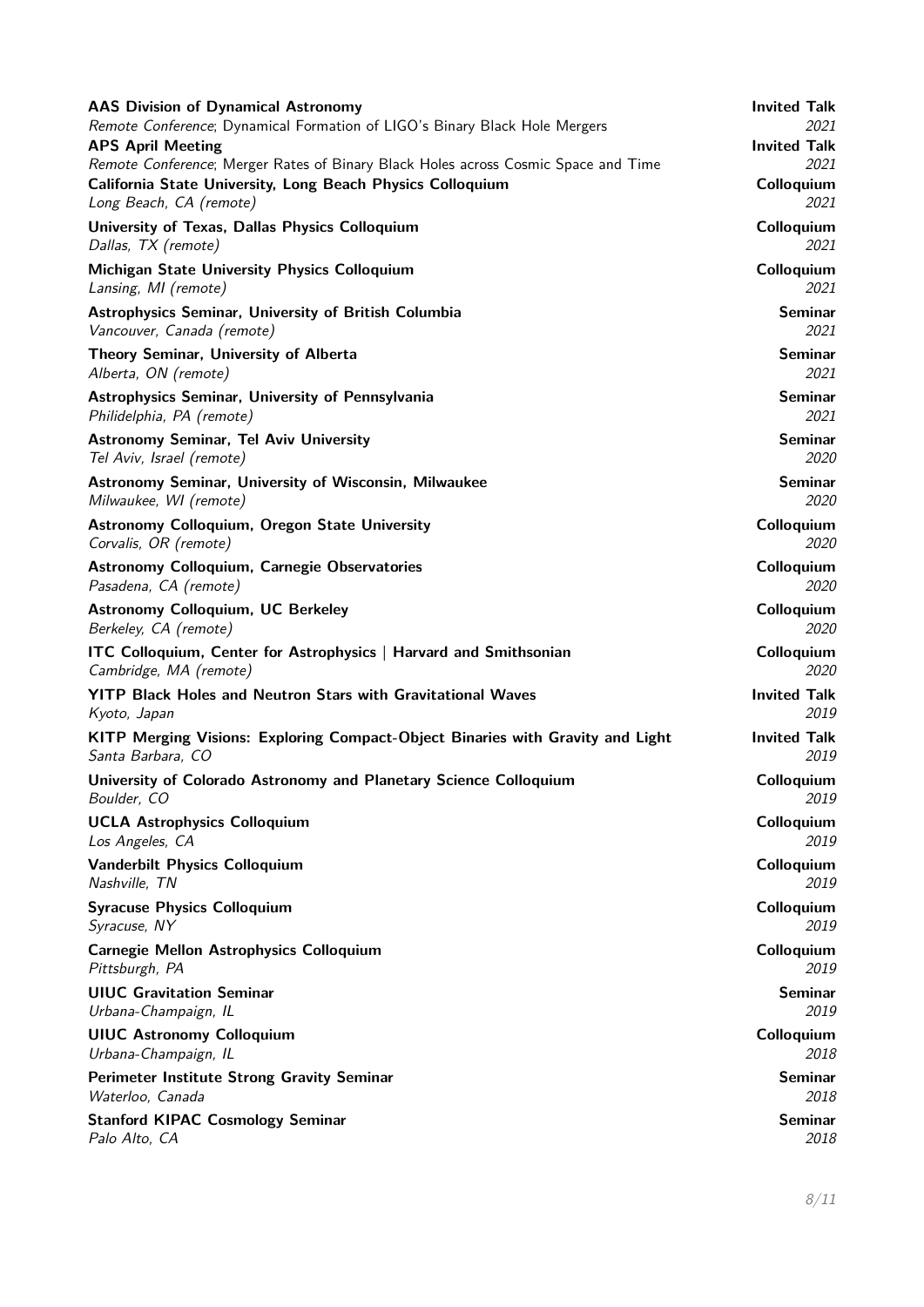| University of Cambridge IoA Galaxy Discussion<br>Cambridge, UK                         | <b>Seminar</b><br>2018      |
|----------------------------------------------------------------------------------------|-----------------------------|
| <b>University of Surrey Astrophysics Seminar</b><br>Guildford, UK                      | <b>Seminar</b><br>2018      |
| <b>Harvard CfA Galaxy and Cosmology Seminar</b><br>Cambridge, MA                       | <b>Seminar</b><br>2018      |
| <b>CalTech Astronomy Colloquium</b><br>Pasadena, CA                                    | Colloquium<br>2018          |
| <b>Harvard Particle Theory Seminar</b><br>Cambridge, MA                                | <b>Seminar</b><br>2018      |
| <b>Columbia Astrophysics Colloquium</b><br>New York, NY                                | Colloquium<br>2017          |
| <b>Harvard ITC Lunch Seminar</b><br>Cambridge, MA (Link)                               | <b>Seminar</b><br>2017      |
| Strong Gravity and Binary Dynamics with Gravitational Wave Observations<br>Oxford, MS  | <b>Invited Talk</b><br>2017 |
| <b>UCSC Flash Seminar</b>                                                              | <b>Seminar</b>              |
| Santa Cruz, CA                                                                         | 2017                        |
| <b>April APS Meeting</b>                                                               | <b>Invited Talk</b>         |
| Washington, DC                                                                         | 2017                        |
| JSI Fall Workshop: Astrophysics in the Era of Grav. Wave Observations<br>Annapolis, MD | <b>Invited Talk</b><br>2016 |
| <b>KITP Rapid Response Workshop on Gravitational Waves</b>                             | <b>Invited Talk</b>         |
| Santa Barbara, CA                                                                      | 2016                        |
| <b>Compton Lecture Series</b>                                                          | <b>Guest Seminar</b>        |
| Chicago, IL (Link)                                                                     | 2016                        |
| <b>Stellar N-body Conference</b>                                                       | <b>Invited Talk</b>         |
| Sexten, Italy                                                                          | 2014                        |
| Georgia Tech Center for Relativistic Astrophysics                                      | <b>Seminar</b>              |
| Atlanta, GA                                                                            | 2011                        |

# **Selected Contributed Talks/Posters**

| <b>Black Holes, Neutron Stars, and Gravitational Waves:</b>                                     | <b>Chair</b>  |
|-------------------------------------------------------------------------------------------------|---------------|
| The New Era of Multi-Messenger Astronomy                                                        | 2019          |
| Honolulu, HI                                                                                    |               |
| - Proposed, chaired, and spoke at session at SACNAS (national conference for diversity in STEM) |               |
| <b>Triple Evolution and Dynamics Trendy-2</b>                                                   | Talk          |
| Leiden, Netherlands                                                                             | 2018          |
| Aspen Center for Physics: Dawning Era of Gravitational-Wave Astrophysics                        | Talk          |
| Aspen, CO                                                                                       | 2017          |
| <b>APS Meeting</b>                                                                              | Talk          |
| Salt Lake City, UT                                                                              | 2016          |
| <b>April APS Meeting</b>                                                                        | Talk          |
| Baltimore, MD                                                                                   | 2015          |
| <b>IAU Meeting</b>                                                                              | Talk          |
| Beijing, China                                                                                  | 2014          |
| <b>AAS Head Meeting</b>                                                                         | <b>Poster</b> |
| Chicago, IL                                                                                     | 2014          |
| <b>LIGO Scientific Collaboration Meeting</b>                                                    | Talk          |
| Bethesda, MD                                                                                    | 2013          |
| <b>Gravitational-Wave Physics and Astronomy Workshop</b>                                        | Poster        |
| Hannover, Germany                                                                               | <i>2012</i>   |
| - 3rd place award for best poster                                                               |               |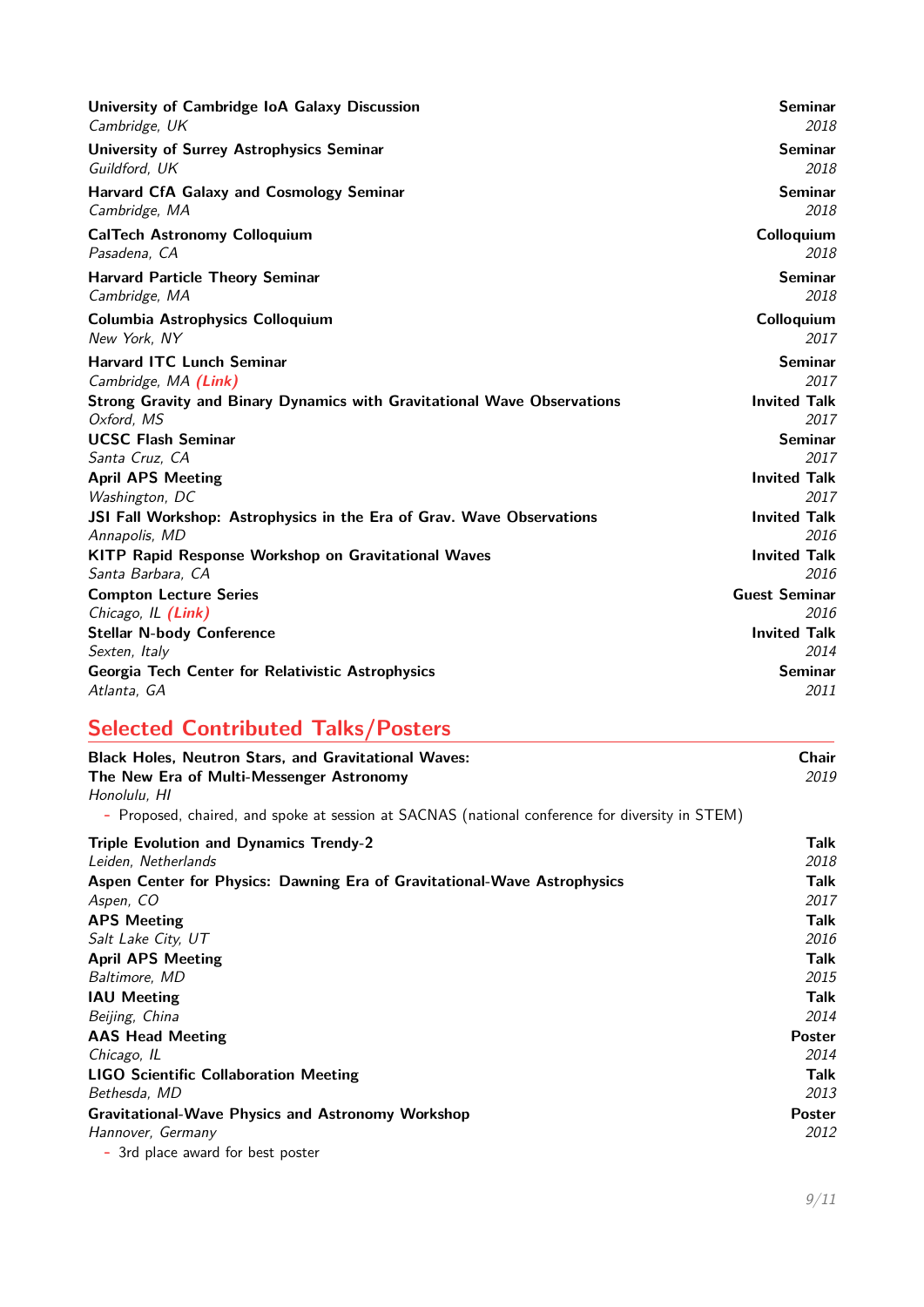| <b>Gravitational-Wave Burst Workshop</b>                 | Talk |
|----------------------------------------------------------|------|
| Tobermory, Scotland                                      | 2012 |
| <b>Midwest Relativity Meeting</b>                        | Talk |
| Urbana. IL                                               | 2011 |
| <b>Gravitational-Wave Physics and Astronomy Workshop</b> | Talk |
| Milwaukee. WI                                            | 2011 |

# **Public Lectures/Outreach**

| <b>MIT Independent Activities Period</b><br>The era of Gravitational-wave Astronomy; Cambridge, MA                                                                                   | <b>Public Talk</b><br>2017, 2018   |
|--------------------------------------------------------------------------------------------------------------------------------------------------------------------------------------|------------------------------------|
| <b>Compton Lecture Series</b><br>Dense Star Clusters as Binary Black Hole Factories (Link)<br>Chicago, IL                                                                            | <b>Guest Seminar</b><br>2016       |
| TEDxNorthwesternU<br>Listening to Einstein's Final Symphony (Link)<br>Evanston, IL                                                                                                   | <b>TEDx Talk</b><br>2016           |
| <b>Conversations with an Astronomer</b><br>Series of Public Lectures at Adler Planetarium<br>Chicago, IL                                                                             | <b>Lecture Series</b><br>2011-2016 |
| Film Submission: Jackson Hole Science Media Festival<br>Black Holes and Globular Clusters (Link)                                                                                     | <b>Short Film</b><br>2014          |
| <b>Mentoring Telescope Interns</b><br>Teaching High School Summer Interns at Adler Planetarium; Chicago, IL                                                                          | <b>Mentoring</b><br>2013           |
| <b>Science Club Mentor</b><br>Weekly after-school science program at Boys and Girls Club; Chicago, IL                                                                                | <b>Mentoring</b><br>2012-2013      |
| <b>Visualization Creation</b><br>Produced for Adler Planetarium Space Visualization Lab and; Chicago, IL<br>Black Hole Dynamics in Core of Globular Cluster N-Body Simulation (Link) | <b>Visualizations</b><br>2011-2016 |
| Binary Black Holes Emitting Gravitational Waves (Link)                                                                                                                               |                                    |
| <b>Perseid Meteor Shower</b><br>Illinois Science Council in coordination with Chicago Parks Department<br>Chicago, IL                                                                | <b>Public Talk</b><br>2013         |
| <b>Public Lecture at North Central Purdue University</b><br>Catching Gravitational Waves with LIGO<br>Westville, IN                                                                  | <b>Public talk</b><br>2011         |

# <span id="page-9-0"></span>**Service Work**

| <b>Committee Work at Carnegie Mellon:</b><br>- - McWilliams Postdoctoral Fellowship Committee<br>→ * Committee Chair | <b>Committee Service</b><br>2019-2020, 2021-2022* |
|----------------------------------------------------------------------------------------------------------------------|---------------------------------------------------|
| - Colloquium Committee                                                                                               | 2020-2021, 2021-2022                              |
| - Equity, Diversity, and Inclusion Committee<br>Organized APS Site Visit to CMU, March 2022                          | 2020-2021, 2021-2022                              |

- **Peer Reviewer for:**<br> **Referee**<br>
Physical Review Letters
2015-Present
2015-Present
2015-Present
2015-Present
2015-Present
2015-Present
2015-Present
2015-Present
2015-Present
2015-Present
2015-Present
2015-Present
2015-Pres **-** Physical Review Letters 2015-Present
	- **-** Physical Review D
	- **-** Astrophysical Journal Letters
	- **-** Astrophysical Journal
	- **-** Monthly Notices of the Royal Astronomical Society
	- **-** Nature
	- **-** Nature Astronomy